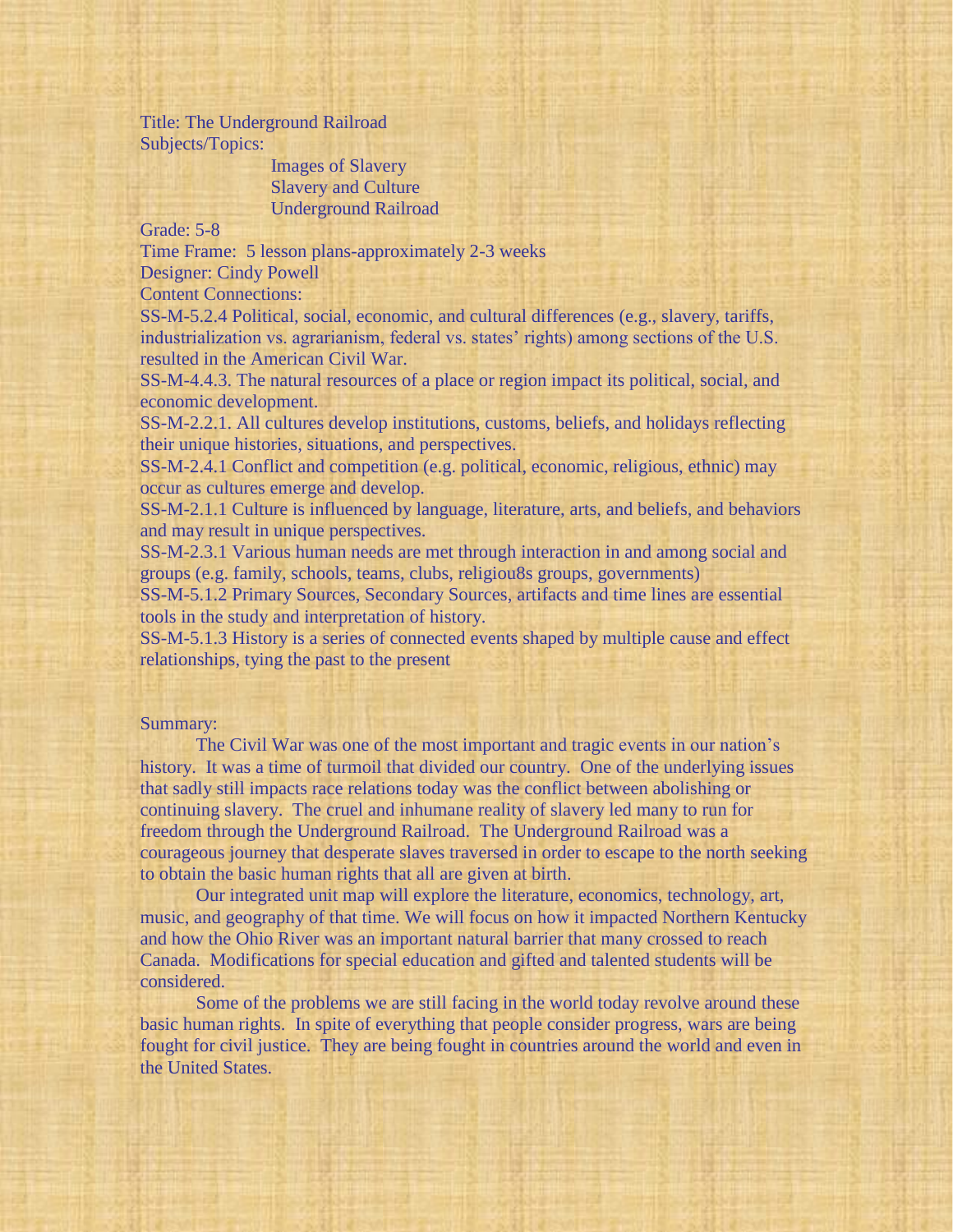### Desired Results:

Students will understand:

- 1. How the Civil War impacted slavery.
- 2. The importance of quilts with slavery.
- 3. Understand common characteristics that abolitionists shared.
- 4. Understand the importance of the Ohio River and the geographical features that affected the journey.

Essential Questions:

After completing this unit the students will be able to answer the following

questions.

Over Arching:

- 1. When is running from a situation necessary?
- 2. How economics plays a role of enslaving people?
- 3. What characteristics create a hero?
- 4. Why is important to help others in need?
- 5. How are the people in the world today dealing with race issues?

Topical:

- 1. How the geography of a region may influence the beliefs toward slavery?
- 2. How slavery was an economic issue?
- 3. What states are included in the North?
- 4. What states are included in the South?
- 5. How were families effected by slavery
- 6. What were the risks and dangers for people involved in the Underground Railroad?
- 7. Who were the key people "conducting" the Underground Railroad?

Key Knowledge & Skills: Enduring Knowledge:

- 1. Geography
- 2. Civil War
- 3. Underground Railroad
- 4. Abolitionist
- 5. Current Events

Enduring Skills:

- 1. Plot a route to successfully escape to Canada
- 2. Reading to gain knowledge through historical fiction in a literacy circle setting
- 3. Cooperative learning
- 4. Respect other viewpoints and beliefs
- 5. Real life experience as a slave through a fieldtrip.
- 6. Technology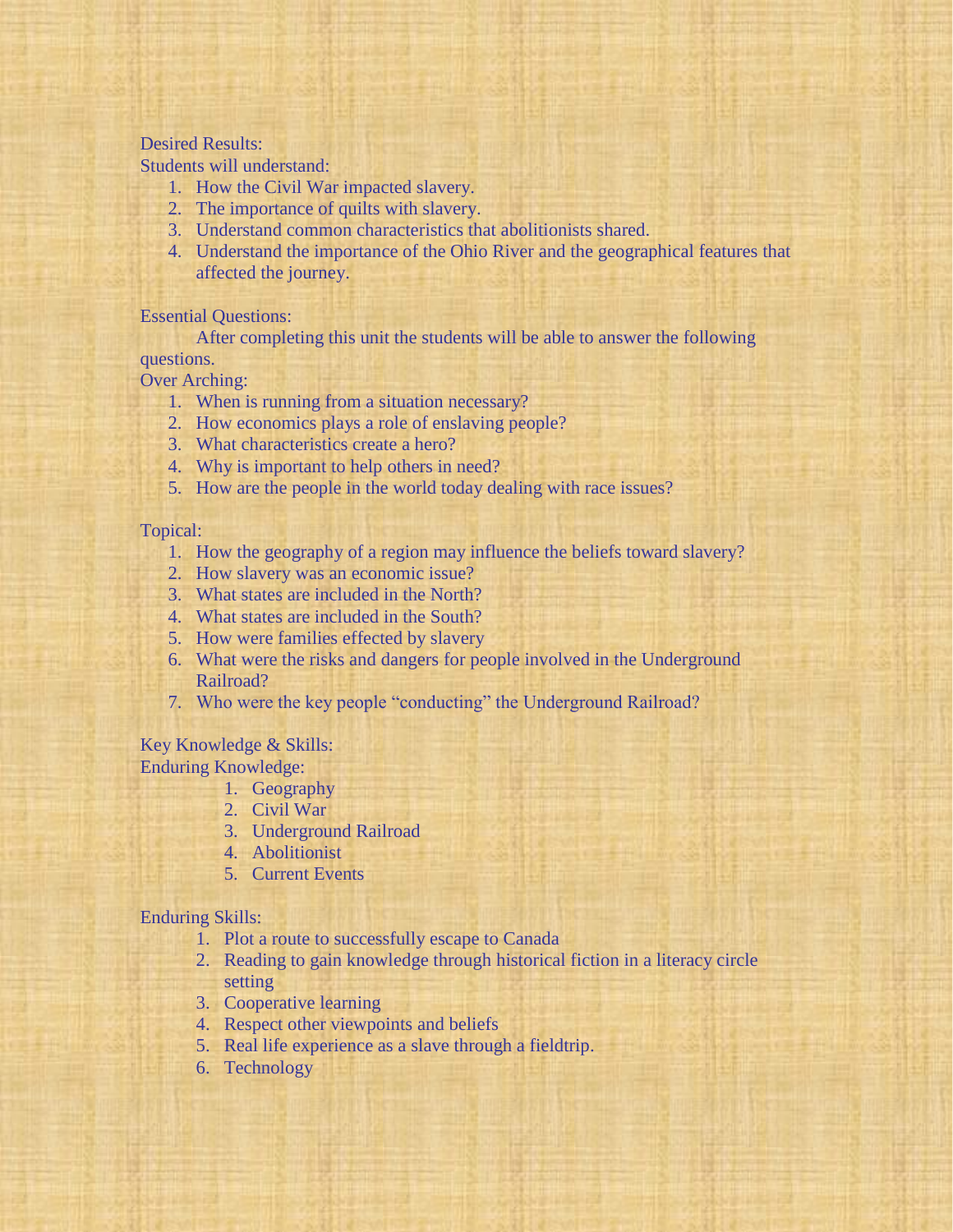## Evidence

#### Performance Task:

The students will plot a route on a map and write a description of the route. After the route is completed, the students will need to explain the geographical features crossed, the cultural differences between the states, and people that helped along the way. They will then present their description by any media provided it is approved by the teacher.

#### Self-Peer Assessment:

#### Self-Assessment

Children will create a diary throughout the unit to express feeling and thoughts on the content and activities. They will be able to answer the four essential questions given at the beginning of the unit as a reflection to the entire unit.

- 1. When is running from a situation necessary?
- 2. How economics plays a role of enslaving people?
- 3. What characteristics create a hero?
- 4. Why is important to help others in need?
- 5. How are the people in the world today dealing with race issues?

Self Assessment/Peer-Assessment

Children will be able to fill out survey to evaluate how well they have worked independently and in a group setting.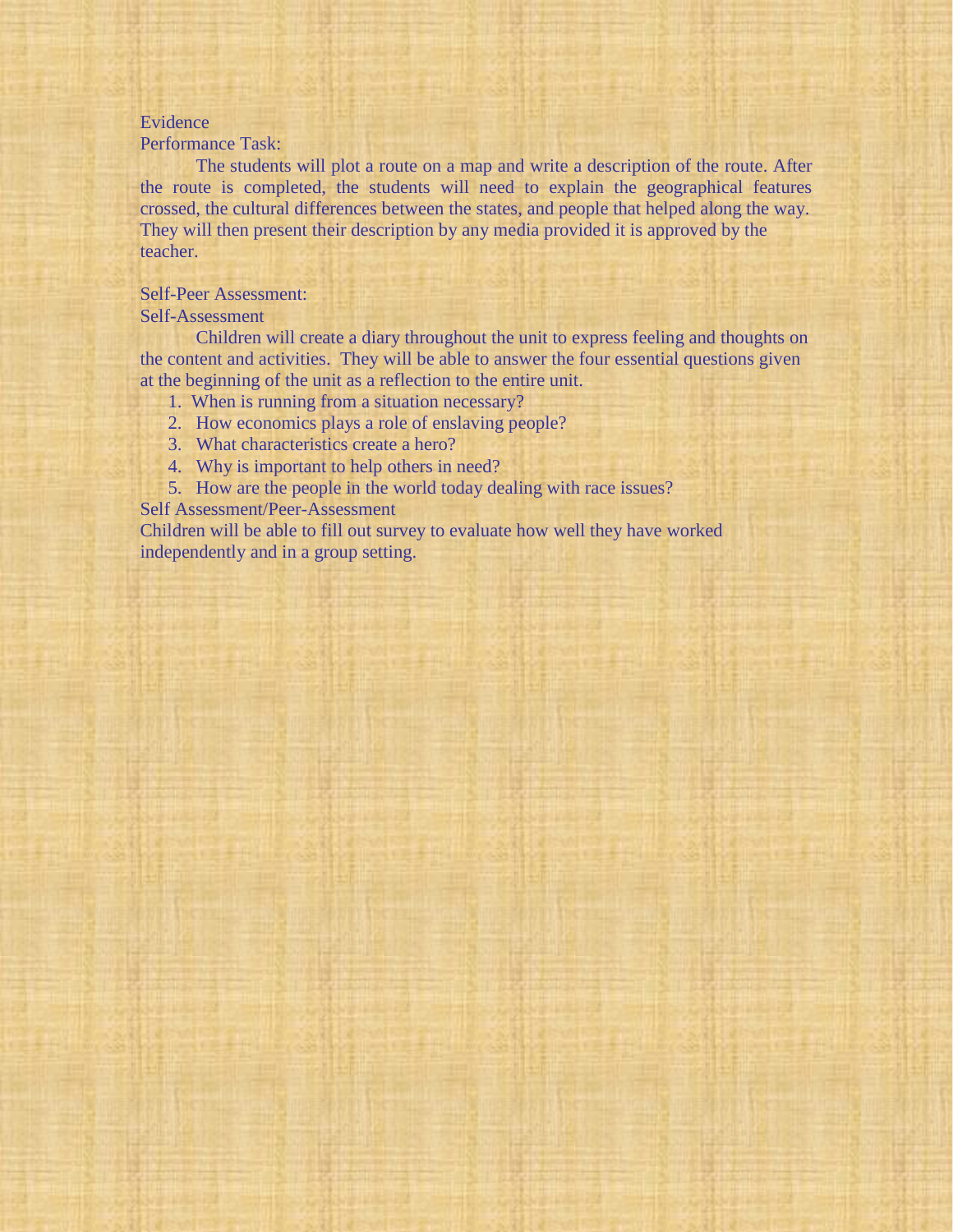| Name: | Date:                         |  |  |
|-------|-------------------------------|--|--|
|       | <b>Performance Assessment</b> |  |  |
|       | <b>Underground Railroad</b>   |  |  |
|       |                               |  |  |

Today you will be using all the information that we have been discussing for the last few weeks to plot a route for a slave escaping from a southern state to Canada for freedom. Once the route is completed, you will need to explain the geographical features crossed, the cultural differences between the states, and people that helped you along the way. You will need to create a way to present this information to the class.

- 1. Plot five places on the map. The first plot must be in one of the southern states of the United States and the last plot should be crossing into Canada.
- 2. Connect the dots.
- 3. Examine the geography of the states you went through.
- 4. Jot down a feature of each state that would have made your journey difficult.
- 5. Create a symbol for those features and draw them into your map. Do not forget to create a map key!!
- 6. Go into your text book, notes, internet, or any other source and describe the cultural and economic differences between the various states. Write it down in your journal.
- 7. Although there may have been many people that helped you along the way, choose two places where you would have needed help and mark them on your map by using a symbol. Don't forget to add it into your map key.
- 8. Explain how you knew those houses or people were safe to receive help from. (Think about the story books we have read.) Share how they helped you in your journey. Write in your journal.
- 9. Lastly think of way you would like to present this information to the class. Some examples are poster, power point, and hyperstudio.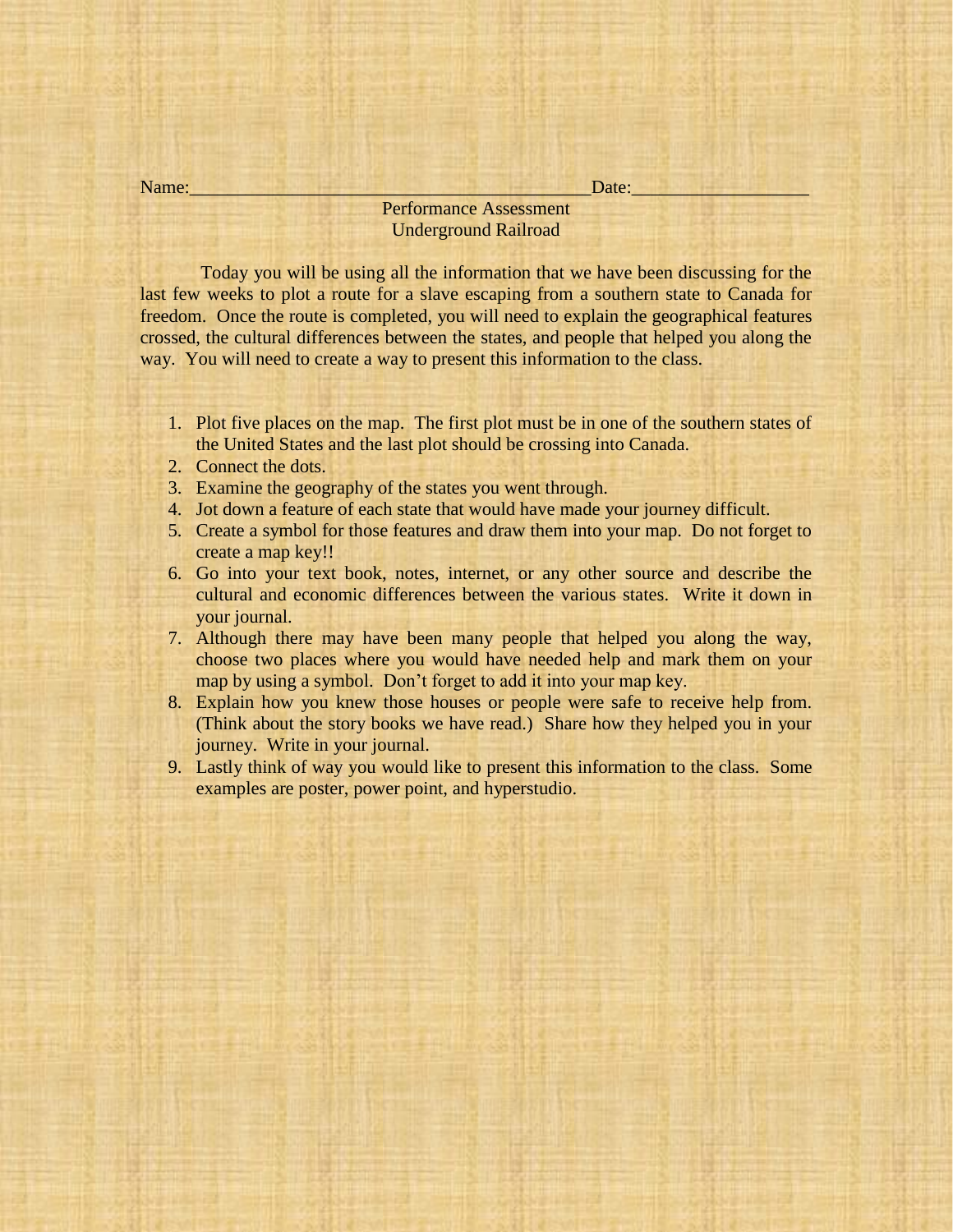# **Oral Presentation Rubric : Presentation on Journey to Freedom**

Teacher Name: **Mrs. Loftis and Mrs. Powell**

#### Student Name:

| <b>CATEGORY</b>                                 | 4                                                                                                          | 3                                                                                                                        | $\overline{2}$                                                                         | 1                                                                                                    |
|-------------------------------------------------|------------------------------------------------------------------------------------------------------------|--------------------------------------------------------------------------------------------------------------------------|----------------------------------------------------------------------------------------|------------------------------------------------------------------------------------------------------|
| <b>Preparedness</b>                             | <b>Student is completely</b><br>prepared and has<br>obviously rehearsed.                                   | <b>Student seems pretty</b><br>prepared but might<br>have needed a couple<br>more rehearsals.                            | The student is<br>somewhat prepared,<br>but it is clear that<br>rehearsal was lacking. | Student does not seem<br>at all prepared to<br>present.                                              |
| <b>Stays on Topic</b>                           | Stays on topic all<br>(100%) of the time.                                                                  | <b>Stays on topic most</b><br>(99-90%) of the time.                                                                      | <b>Stays on topic some</b><br>(89%-75%) of the time.                                   | It was hard to tell what<br>the topic was.                                                           |
| <b>Listens to Other</b><br><b>Presentations</b> | <b>Listens intently. Does</b><br>not make distracting<br>noises or movements.                              | Listens intently but has<br>one distracting noise or<br>movement.                                                        | Sometimes does not<br>appear to be listening<br>but is not distracting.                | Sometimes does not<br>appear to be listening<br>and has distracting<br>noises or movements.          |
| <b>Content</b>                                  | Shows a full<br>understanding of the<br>topic by having three<br>correct facts.                            | Shows a good<br>understanding of the<br>topic by having two<br>correct facts.                                            | Shows a good<br>understanding of parts<br>of the topic by having<br>one correct fact.  | Does not seem to<br>understand the topic<br>very well. Contains no<br>correct factual<br>information |
| <b>Comprehension</b>                            | Student is able to<br>accurately answer<br>almost all questions<br>posed by classmates<br>about the topic. | Student is able to<br>accurately answer most accurately answer a<br>questions posed by<br>classmates about the<br>topic. | Student is able to<br>few questions posed by<br>classmates about the<br>topic.         | Student is unable to<br>accurately answer<br>questions posed by<br>classmates about the<br>topic.    |

Create by rubistar4teachers.com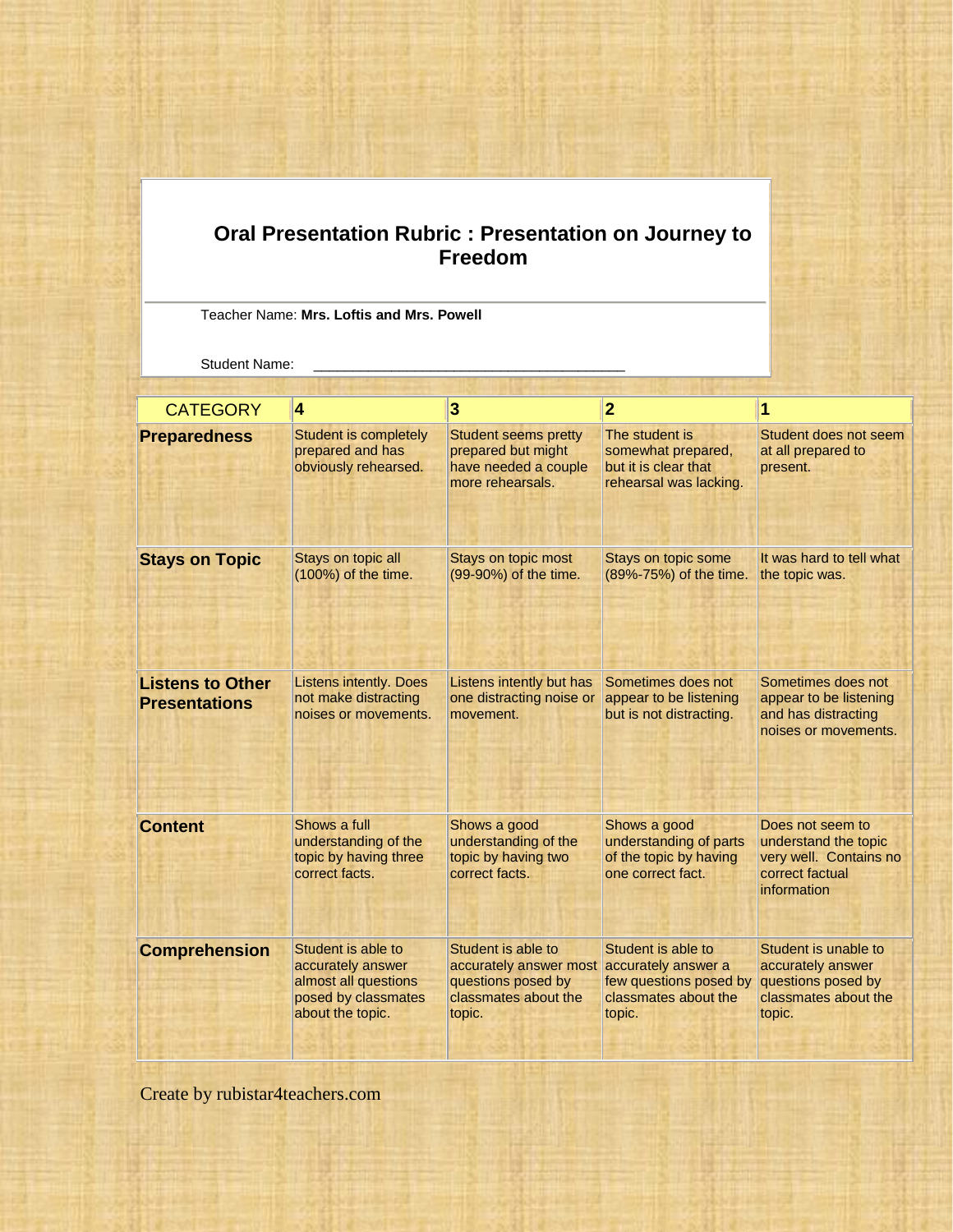

**Student Self-Assessment of Individual/Group Projects and/or Performance Tasks**

| Name:    |         | Date: |
|----------|---------|-------|
|          | Task or |       |
| Project: |         |       |

1. Who worked with me?

2. What did I do?